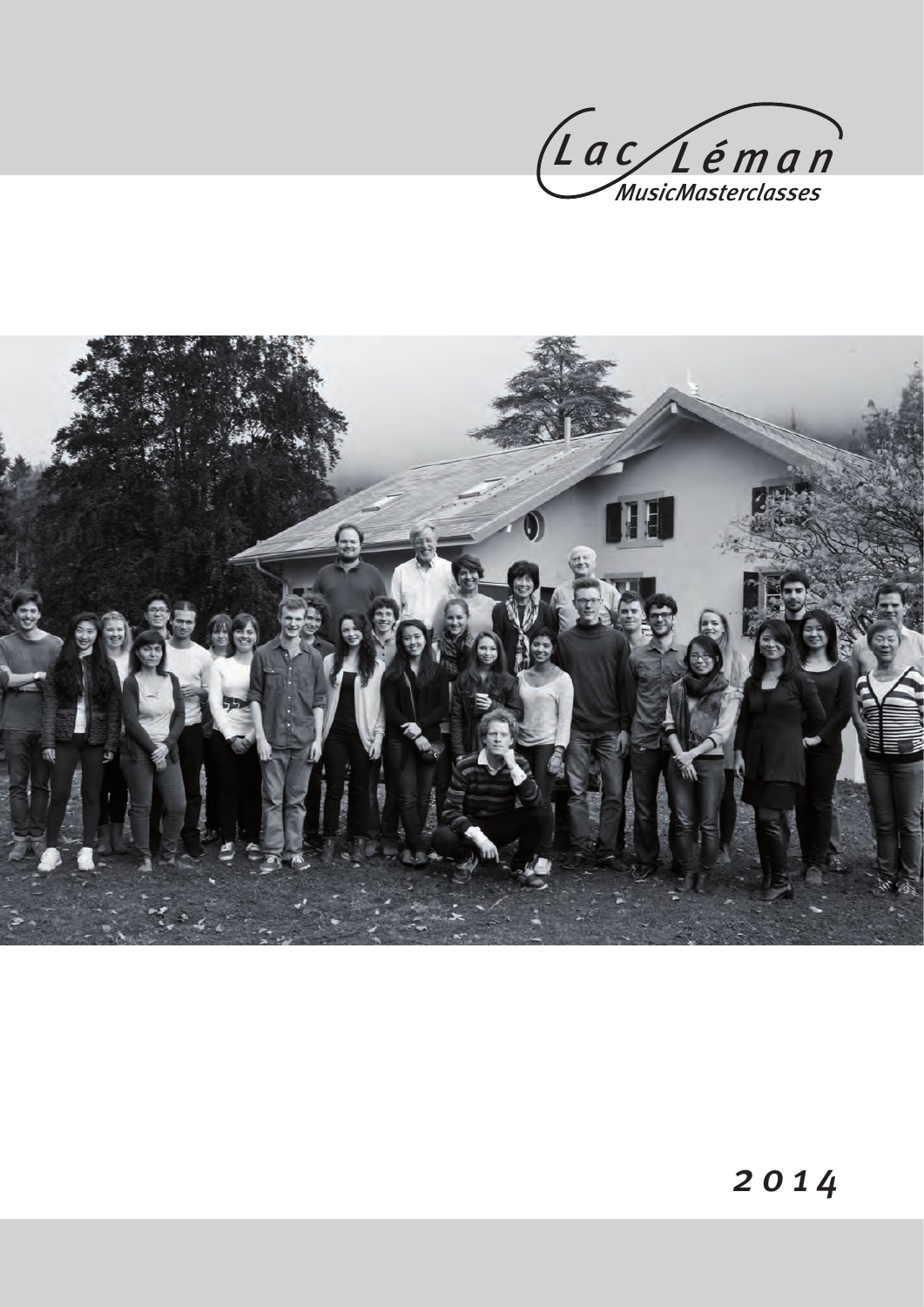# *The Lac Léman Music Masterclasses 2014*

In October 2014 the fourth series of the Lac Léman Music Masterclasses was organized. As in the previous years it consisted of an extensive educational encounter of highly talented young string instrument players from many different countries, cultural backgrounds, and levels of musical training, with some of the foremost world-class teachers of the violin, the viola, and the violoncello to be found in the world of classical music.

The concept of bringing together such recognized masters of their instruments with some promising young musical talents in the unique setting of the Hindemith Music Centre in Blonay, allowing both teachers and students to focus on highest musical achievements in a serene, family-like setting, again proved to be highly successful.



The 2014 course assembled some 25 students of stringed instruments from countries such as Australia, Belgium, Colombia, Finland, France, Ireland, Italy, Japan, South Korea, Singapore, Spain, Taiwan, and Switzerland. They were chosen to take part in the course on the basis of an informal, but highly rigorous process

looking at their musical achievements and promise to become outstanding players. Some of the students participated in the course on the basis of a scholarship granted by LLMM or other organizations in their countries of regular study.



The results of the work invested during the course were offered to public audiences in two concerts, on 10 October 2014 at the Hindemith Music Centre in Blonay itself, and on 11 October in the Grande Salle of the Conservatory of Music in Geneva. The musical training of the students during the course and their performance in the concerts were supported by three experienced pianists of high achievement: Rusdan Alvidze, Geneva, Megumi Hashiba, Cologne, and Ron Regev, Tel Aviv.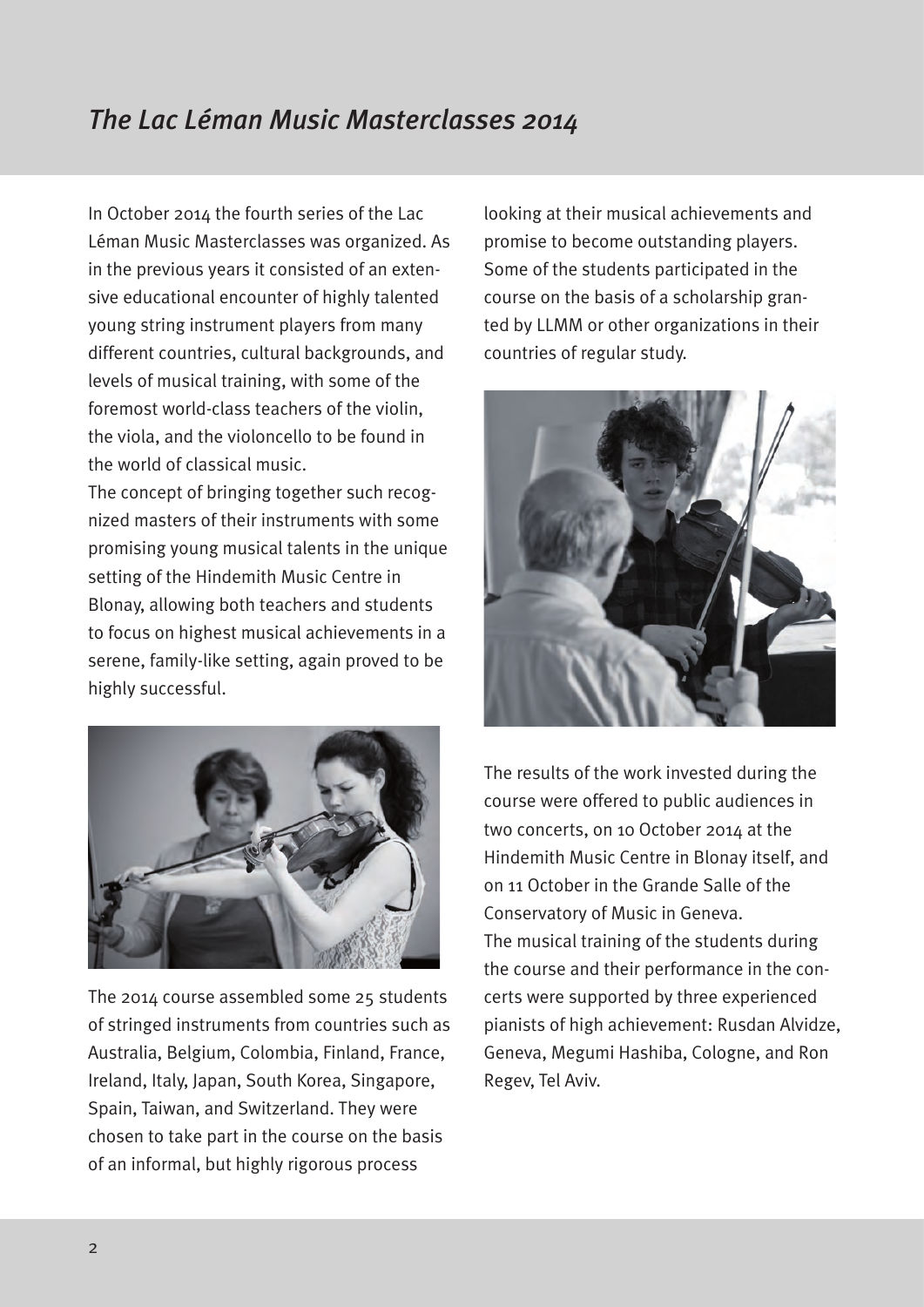### *The Teachers*

The faculty teaching the 2014 course consisted of the same five great teachers who were already acting as coaches in the previous year: Mihaela Martin and Boris Kuschnir for students of the violin, Nobuko Imai for students of the viola, and Frans Helmerson for students of the violoncello. Daniel Austrich (violin and viola) focused again on teaching performance practice for chamber music groups. The course also offered studies in orchestral practice in which, with the exception of Boris Kuschnir, all other teachers were involved.





*Mihaela Martin (violin)* 



*Nobuko Imai (viola)*



*Daniel Austrich (violin and viola)*

What distinguishes all of the teachers who imparted their knowledge and experience to the students in the 2014 course is the fact that, in addition to their teaching activities, they are at the same time highly active solo performers of classical music on some of the most important stages of the musical world, which enables them to provide their students



*Frans Helmerson (violoncello)*

with many highly practical hints and well-tested advice as to the conditions of performance on stage. The artists Mihaela Martin, Daniel Austrich, Nobuko Imai, and Frans Helmerson, in addition to their solo work, frequently also appear on stage as members of the Michelangelo String Quartet.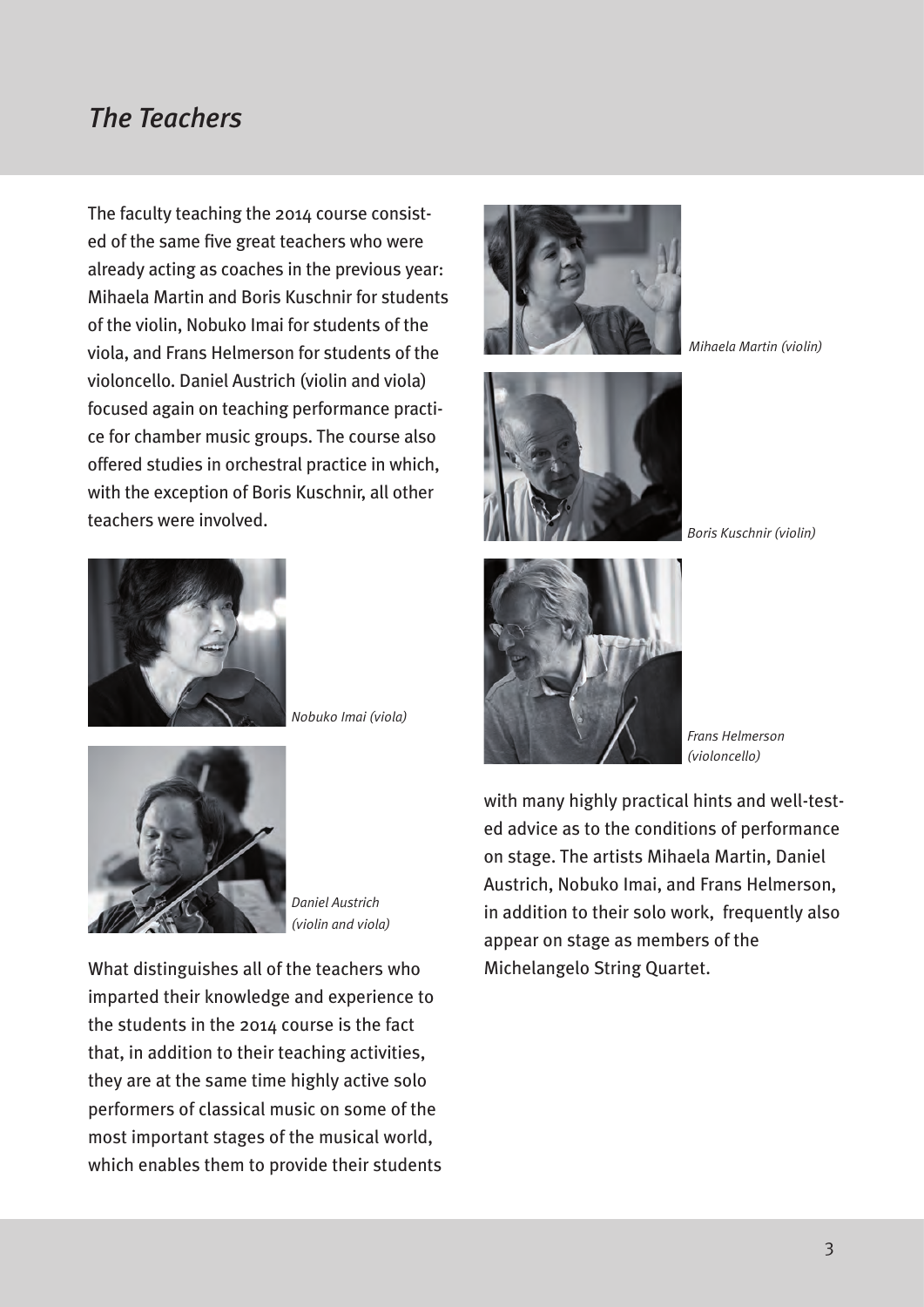### *The Concept behind the Lac Léman Music Masterclasses*

The 2014 course brought a week of intensive musical work for both students and teachers alike. As in the case of previous courses, the work started in the early morning and often lasted until midnight or even later. The core of the work consisted in masterclasses for individual students, with or without piano support, in which the student receives the specific training and advice with regard to a particular piece of music to be performed, often under the attentive eyes and ears of fellow students and/or visitors of the centre. It is the student who, sometimes with the advice of the teacher, has chosen the work he or she has prepared to be studied and which is to be brought to a higher level of performance in class. The students of the 2014 course were of different age levels and levels of musical accomplishment, ranging in age from 16 to 30 years, but they all came well-prepared.





With the teachers recognizing this and applying their highly developed pedagogical skills the master classes often became akin rather to final rehearsals for a concert than sessions of practical training. Instead of top-down teaching many sparkling moments of musical feeling and expression were to be experienced, making the masterclasses a joyful event for students, teachers and listeners alike.

Generally speaking, the artistic level of playing of the students in the masterclasses was awesome right from the beginning. It was thus even more impressive to observe how such classes, accompanied by the incessant effort of students to practice and apply the advice received, still resulted in remarkable improvements of performance in such a short time as just one week of focused work.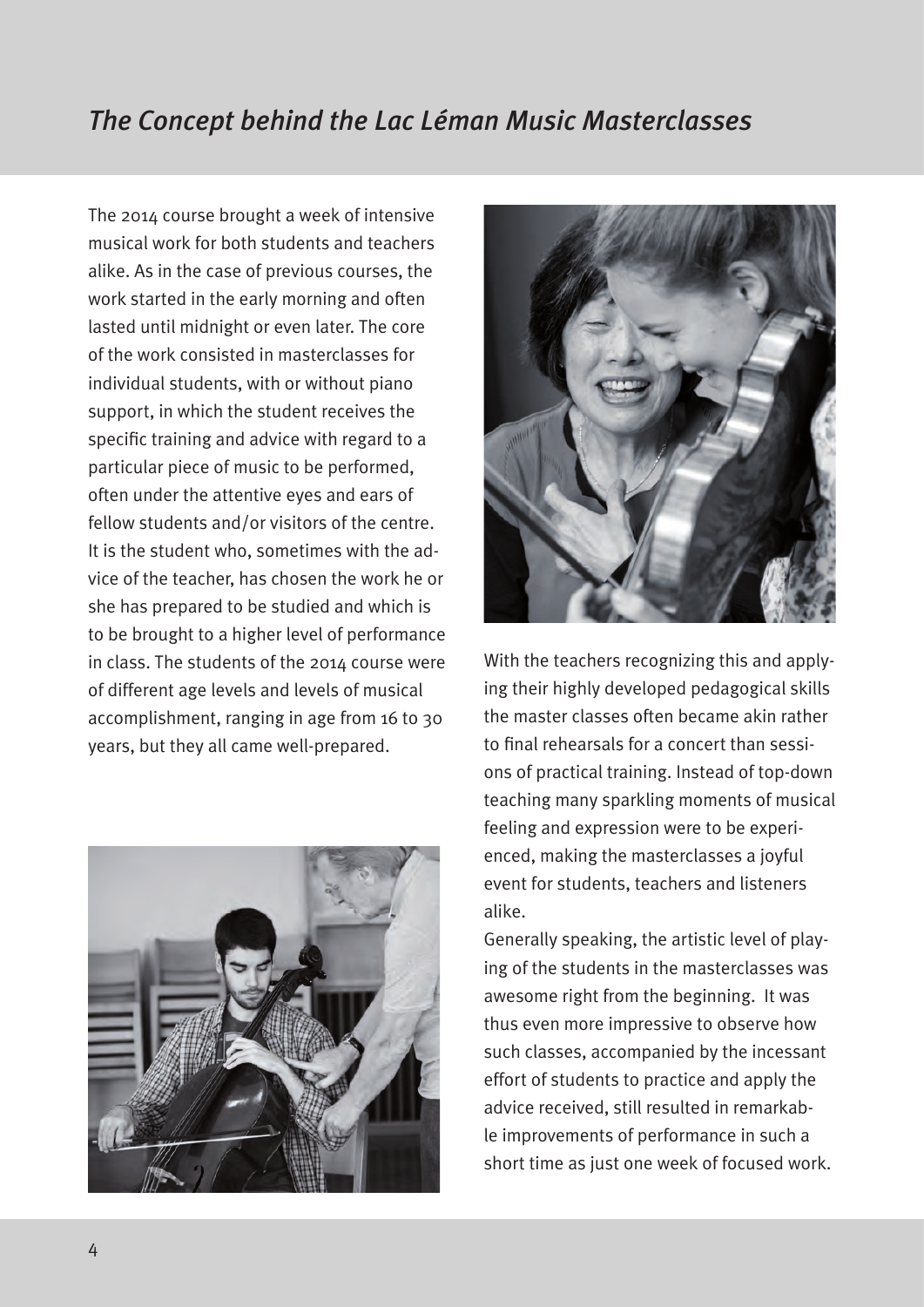#### *The Course Activities*

A portion of the afternoons respectively of the evenings during the course was dedicated to orchestral work and chamber music in



preparation of the two concerts to be performed. This work, too, was characterized by the same degree of focus on possible improvements and intensity as the individual masterclasses. It was to be observed that all students participated in these activities under the expert guidance of the teachers with a keen interest und great enjoyment.



A non-musical, but music-related highlight of the 2014 course was the guided tour of the Villa La Chance in which the composer Paul Hindemith had lived and worked during his stay in Switzerland. Paul Hindemith's former home is kept by the Hindemith Foundation in the original form it has been when the composer died, and Monsieur Marcel Lachat, the director of the centre, provided the students and teachers of the 2014 course with some extremely interesting insights into the composer's life and work. It became clear, inter alia, that Paul Hindemith was not only a great composer but also a very skilled draughtsman with a very developed sense of humour.



*Home of Paul Hindemith, Villa La Chance, Blonay, Switzerland*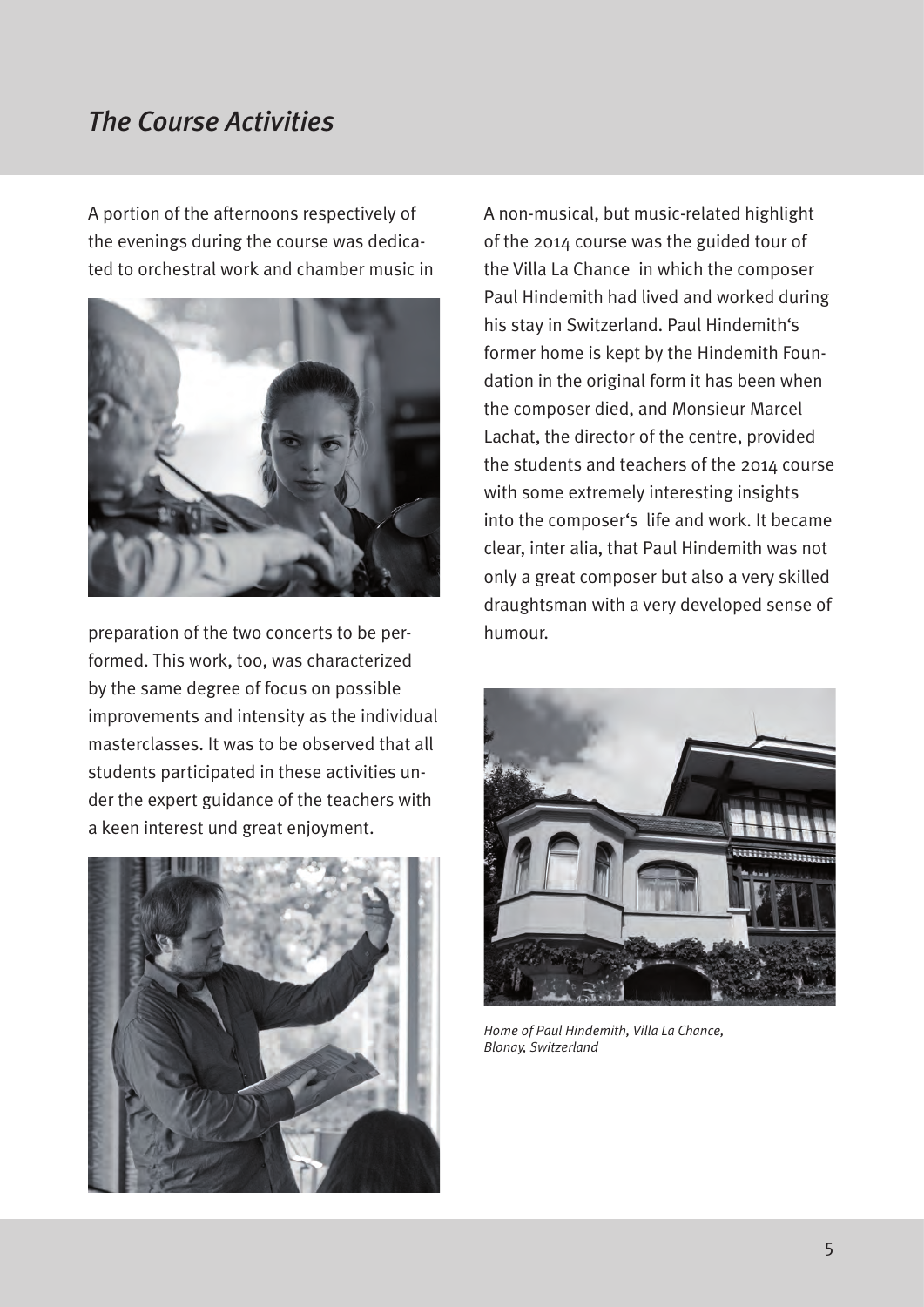It has already become a tradition of the Lac Léman Music Masterclasses to show the results of the work done in two concerts presenting the young soloists and their teachers to the general public.

In 2014 the first of the concerts was performed on 10 October 2014 at the Hindemith Music Centre itself, with listeners from Blonay and surroundings and members of the Lac Léman Music Masterclasses Association attending. In this concert, to the critical acclaim of those who attended, course participants performed solo works and chamber music pieces, inter alia, by composers such as Hindemith, Mendelssohn, Debussy, Ysaÿe, and others. This Blonay concert was of an outstanding quality in the opinion of everyone present, but only a limited number of listeners were present to enjoy it. The Lac Léman Music Masterclasses Association is therefore considering measures to increase the public attention necessary for these wonderful Blonay concerts.



The concert performed on 11 October 2014 in the Grande Salle of the Geneva Conservatory, in contrast, was sold out as in the preceding year. The first part of this concert was introduced by a performance by the Michelangelo String Quartet of Beethoven's famous quartet op. 18 no.6 in B-flat major, to be followed by the interpretation of a number of solo pieces, some of them with piano accompaniment, offered by the Lac Léman Music Masterclasses soloists, which included some fascinating works by Enescu, Beethoven, Tschaikowsky, and Wieniawski. In the second part of this concert an orchestra formed by all course participants and led in the first chairs by the members of the Michelangelo String Quartet (Mihaela Martin, Daniel Austrich, Nobuko Imai, and Frans Helmerson) presented a fascinating rendering of Dvořák's Serenade for Strings in E-major, op. 22. This concert, which ended with a standing ovation by the audience, was attended by many friends of the Lac Léman Music Masterclasses Association, including the Japanese ambassador to the United Nations in Geneva, representatives of the sponsors of LLMM, and members of the general public. After the concert a sponsored reception was held on the upper floor of the Conservatory to celebrate this year's success of the Lac Léman Music Masterclasses and to wish farewell to all students attending the course.

The Geneva concert has been recorded and the association is glad to have again been able to cut a CD of excerpts of this recording for promotional purposes. A short video film of some scenes of the masterclasses will also be made accessible via link on LLMM's website www.llmm.ch .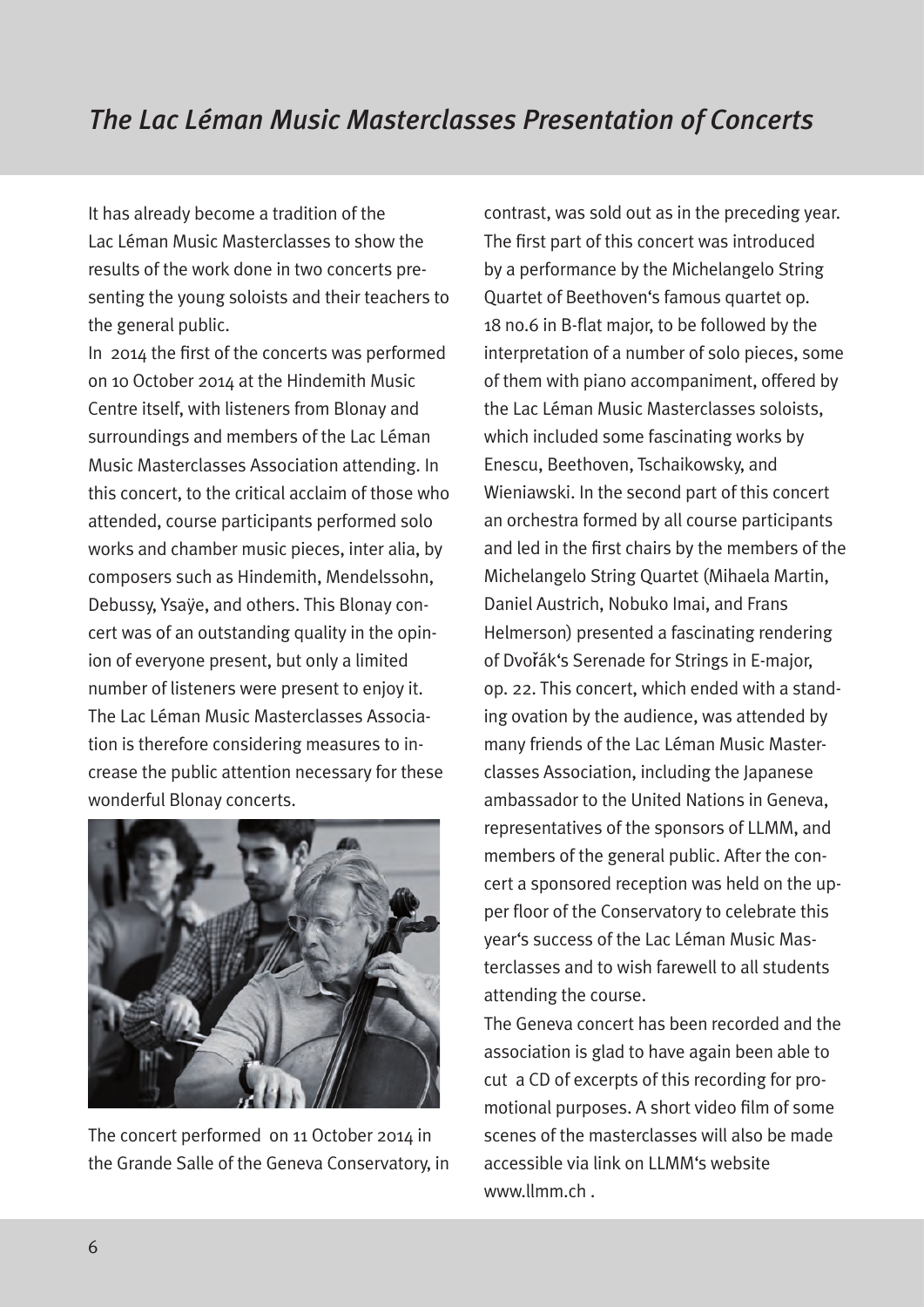# *The Lac Léman Music Masterclasses Association*

The Lac Léman Masterclasses Association has been founded with the purpose of organizing actitivities of musical education of the highest quality for highly talented and deserving young musicians, such objectives being pursued without any motivations of obtaining financial profit. The costs of courses such as the 2014 course could not have been fully covered by the fees which students can pay for the course. Some students need scholarships, which cannot always be obtained from other organizations. The 2014 course was no exception to this. The Association was therefore particularly pleased to have receiv-ed generous financial support from various sources for organizing the course in 2014 as well, both from individual music lovers and from sponsors.



The Lac Léman Music Masterclasses Association would like to express special thanks to everyone who supported its work again in 2014. Specific mention goes to Tarisio and Lombard Odier who, among others, provided generous

sponsoring. Likewise, special thanks go also to the Hindemith Foundation who offered reduced rates of lodging to students below the age of 26 years. Such reduced rates applied to a significant number of students in 2014.



The executive board of the Association also expresses heartfelt thanks to the many individual music lovers who support its work, financially or otherwise, including those who assisted in organizing the public concerts and provided students with a friendly home for the night of their stay in Geneva after the concert. LLMM could not pursue its activities if it was not able to rely on this very personal help of individuals which also serves to give students coming from far distances a feeling of being welcome in Switzerland.